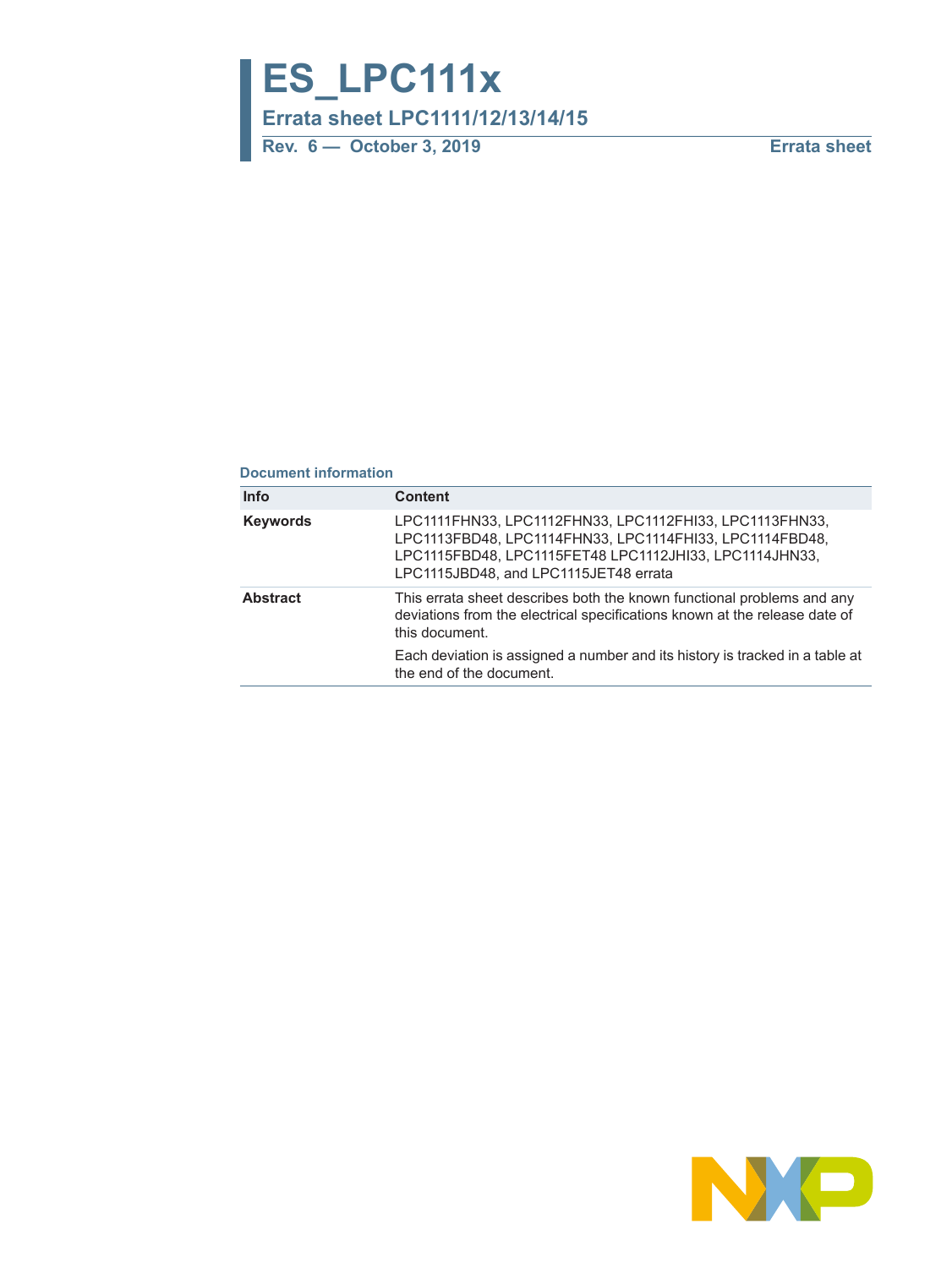#### **Revision history**

| <b>Rev</b> | <b>Date</b> | <b>Description</b>                                                                                                                                                                                                       |
|------------|-------------|--------------------------------------------------------------------------------------------------------------------------------------------------------------------------------------------------------------------------|
| 6          | 20191001    | Describes inadvertent busy status for IAP erase and program operations. See: Section<br>٠<br>3.5 "ROM.1: On the LPC111XL series, the ROM inadvertently reports IAP busy status<br>for IAP erase and program operations". |
| 5          | 20130926    | • Added Rev. 'C'.                                                                                                                                                                                                        |
|            |             | Added LPC1115FET48, LPC1112JHI33, LPC1114JHN33, LPC1115JBD48, and<br>٠<br>I PC1115.JFT48.                                                                                                                                |
| 4.1        | 20130201    | Clarified VDD.1, does not apply to LPC1100XL series (LPC111x/103/203/303/323/333).                                                                                                                                       |
| 4          | 20130116    | Added I2C.1.<br>$\bullet$                                                                                                                                                                                                |
| 3.3        | 20120501    | Removed LPC1110FD20, LPC1111FDH20, LPC1112FD20, LPC1112FDH20,<br>$\bullet$<br>LPC1112FDH28, LPC1114FDH28, LPC1114FN28; placed in separate errata<br>ES LPC1110 11 12 14.                                                 |
| 3.2        | 20120117    | $\bullet$ Added ADC 2.                                                                                                                                                                                                   |
| 3.1        | 20110901    | Added Note.1.<br>$\bullet$                                                                                                                                                                                               |
| 3          | 20110301    | Combined LPC1111/12/13/14 errata into one document.<br>$\bullet$                                                                                                                                                         |
|            |             | Added VDD.1.<br>٠                                                                                                                                                                                                        |
|            |             | Section 3.1: Removed text "For PCLK_ADC = 100 MHz"                                                                                                                                                                       |
| 2          | 20101115    | Added ADC.1.<br>$\bullet$                                                                                                                                                                                                |
|            |             | Added Rev. 'B'.<br>$\bullet$                                                                                                                                                                                             |
| 1          | 20100510    | Initial version<br>$\bullet$                                                                                                                                                                                             |

## **Contact information**

For more information, please visit: **http://www.nxp.com**

For sales office addresses, please send an email to: **salesaddresses@nxp.com**

ES\_LPC111X All information provided in this document is subject to legal disclaimers. © NXP B.V. 2019. All rights reserved.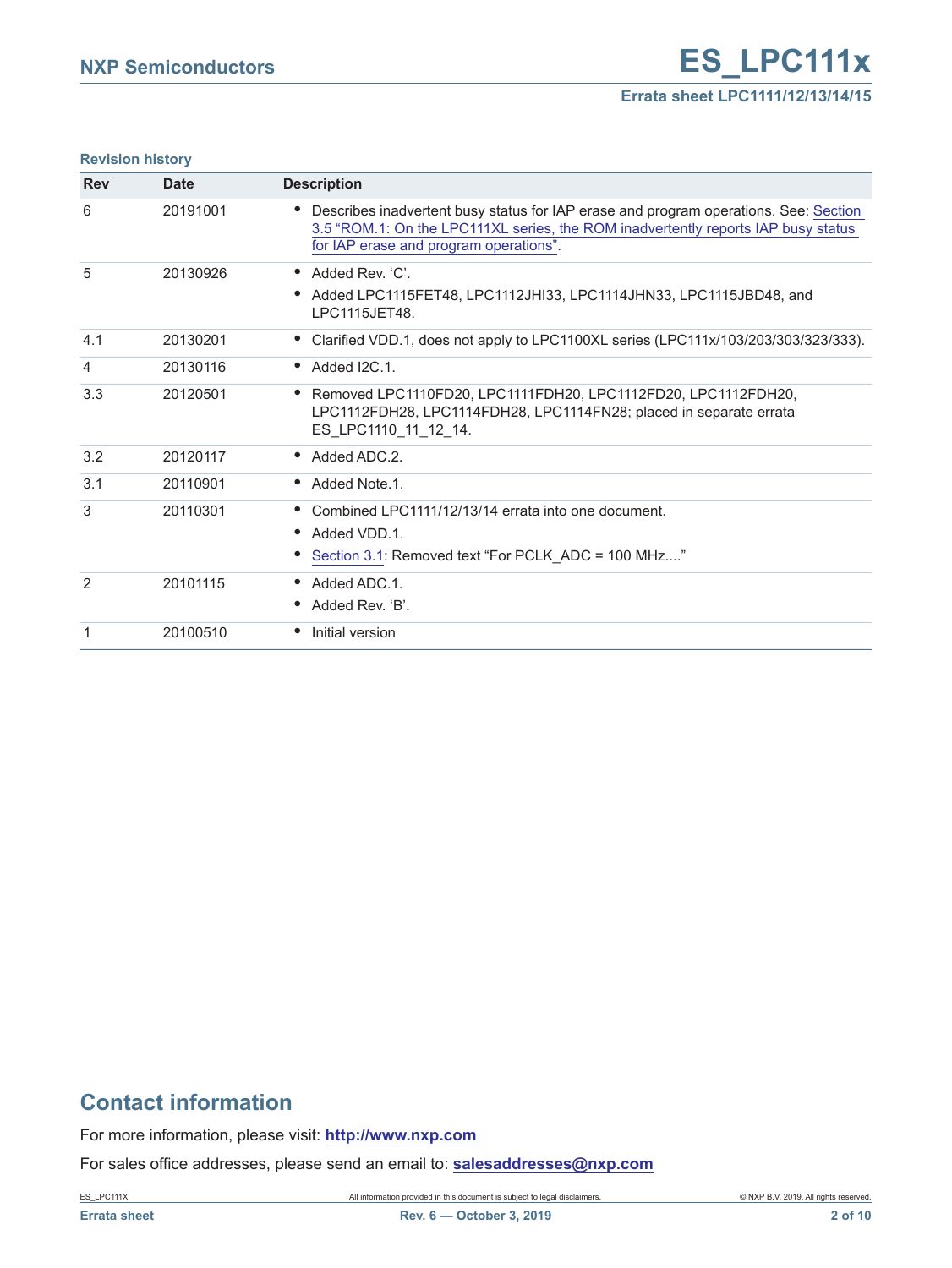## **1. Product identification**

The LPC111x devices typically have the following top-side marking:

LPC111xx /xxx

xxxxxxx

xxYYWWxR[x]

The last letter in the last line (field 'R') will identify the device revision. This Errata Sheet covers the following revisions of the LPC111x:

| Table 1. | <b>Device revision table</b> |  |
|----------|------------------------------|--|
|          |                              |  |

| <b>Revision identifier (R)</b> | <b>Revision description</b> |
|--------------------------------|-----------------------------|
| ʻA'                            | Initial device revision     |
| ʻB'                            | Second device revision      |
| C'                             | Third device revision       |

Field 'YY' states the year the device was manufactured. Field 'WW' states the week the device was manufactured during that year.

## <span id="page-2-1"></span>**2. Errata overview**

| <b>Functional problems table</b><br>Table 2. |                                                                                                                                 |                            |                             |
|----------------------------------------------|---------------------------------------------------------------------------------------------------------------------------------|----------------------------|-----------------------------|
| <b>Functional</b><br>problems                | <b>Short description</b>                                                                                                        | <b>Revision identifier</b> | <b>Detailed description</b> |
| ADC.1                                        | External sync inputs not operational                                                                                            | 'A', 'B', 'C'              | Section 3.1                 |
| ADC.2                                        | A/D Global Data register should not be used with burst<br>mode or hardware triggering.                                          | $'A$ '. 'B'. 'C'           | Section 3.2                 |
| IC.1                                         | In the slave-transmitter mode, the device set in the<br>monitor mode must write a dummy value of 0xFF into<br>the DAT register. | $'A$ . $'B'$ . $'C'$       | Section 3.3                 |
| $VDD.1$ <sup>[1]</sup>                       | The minimum voltage of the power supply ramp must<br>be 200 mV or below.                                                        | 'A', 'B', 'C'              | Section 3.4                 |
| ROM.1                                        | The ROM inadvertently reports IAP busy status for IAP<br>erase and program operations.                                          | 'A', 'B', 'C'              | Section 3.5                 |

<span id="page-2-0"></span>[1] This errata does not apply to the LPC1100XL series (LPC111x/103/203/303/323/333).

#### **Table 3. AC/DC deviations table**

| AC/DC<br>deviations | <b>Short description</b>                                                                                              | <b>Revision identifier</b> | <b>Detailed description</b> |
|---------------------|-----------------------------------------------------------------------------------------------------------------------|----------------------------|-----------------------------|
| n/a                 | n/a                                                                                                                   | n/a                        | n/a                         |
| Table 4.            | <b>Errata notes</b>                                                                                                   |                            |                             |
| <b>Note</b>         | <b>Short description</b>                                                                                              | <b>Revision identifier</b> | <b>Detailed description</b> |
| Note <sub>.1</sub>  | During power-up, an unexpected glitch (low pulse)<br>could occur on the port pins as the $V_{DD}$ supply ramps<br>up. | 'A'. 'B'. 'C'              | Section 5.1                 |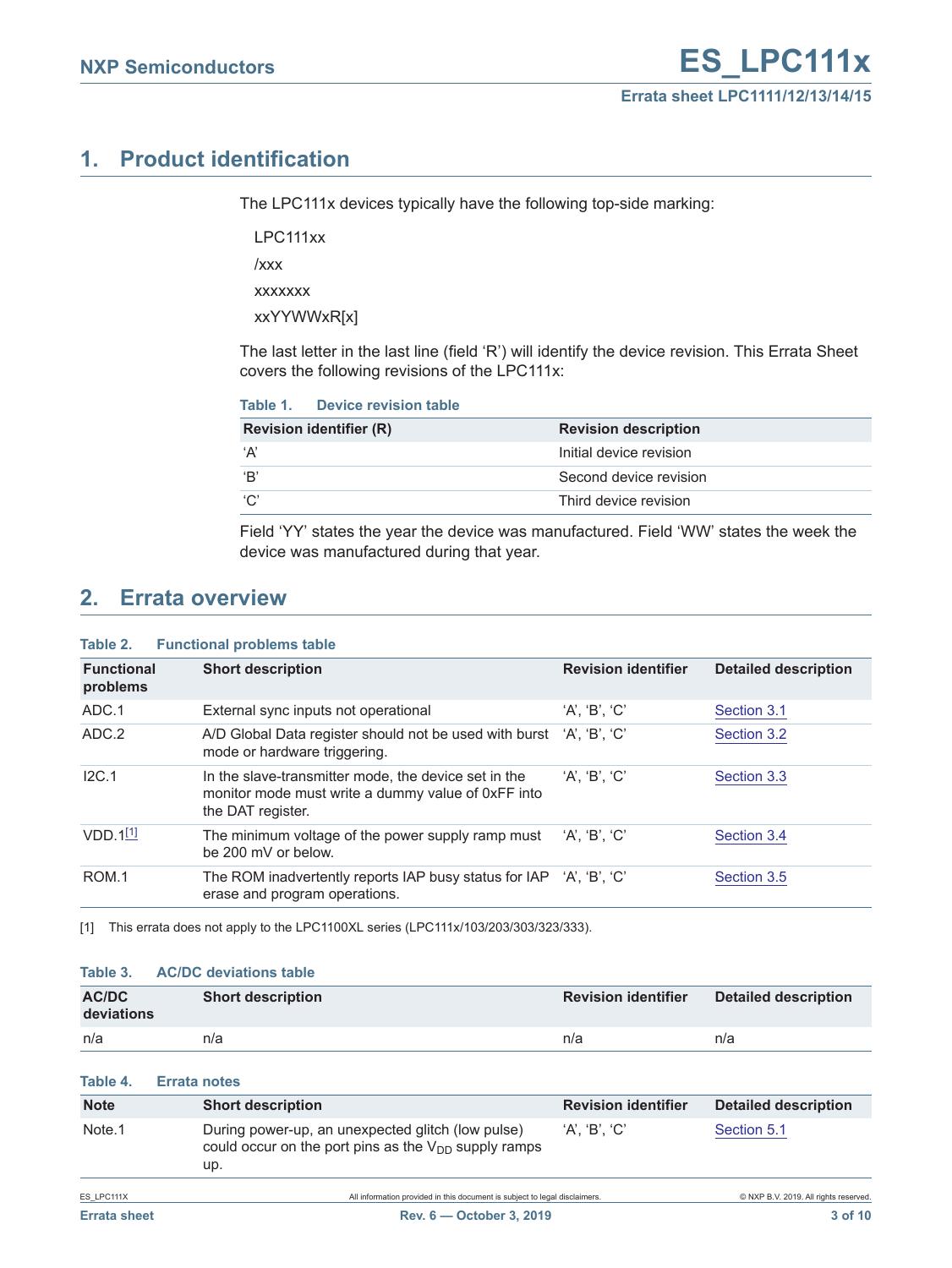## <span id="page-3-1"></span><span id="page-3-0"></span>**3. Functional problems detail**

## **3.1 ADC.1: External sync inputs not operational**

#### <span id="page-3-2"></span>**Introduction:**

In software-controlled mode (BURST bit is 0), the 10-bit ADC can start conversion by using the following options in the A/D Control Register:

|  | 26:24 START |     | When the BURST bit is 0, these bits control whether and when an A/D conversion is<br>started: | 0 |
|--|-------------|-----|-----------------------------------------------------------------------------------------------|---|
|  |             | 0x0 | No start (this value should be used when clearing PDN to 0).                                  |   |
|  |             | 0x1 | Start conversion now.                                                                         |   |
|  |             | 0x2 | Start conversion when the edge selected by bit 27 occurs on<br>PIO0 2/SSEL/CT16B0 CAP0.       |   |
|  |             | 0x3 | Start conversion when the edge selected by bit 27 occurs on<br>PIO1 5/DIR/CT32B0 CAP0.        |   |
|  |             | 0x4 | Start conversion when the edge selected by bit 27 occurs on CT32B0 MAT0.                      |   |
|  |             | 0x5 | Start conversion when the edge selected by bit 27 occurs on CT32B0 MAT1.                      |   |
|  |             | 0x6 | Start conversion when the edge selected by bit 27 occurs on CT16B0 MAT0.                      |   |
|  |             | 0x7 | Start conversion when the edge selected by bit 27 occurs on CT16B0 MAT1.                      |   |

#### <span id="page-3-3"></span>**Problem:**

The external start conversion feature, AD0CR:START = 0x2 or 0x3, may not work reliably and ADC external trigger edges on PIO0\_2 or PIO1\_5 may be missed. The occurrence of this problem is peripheral clock (pclk) dependent. The probability of error (missing a ADC trigger from GPIO) is estimated as follows:

- **•** For PCLK\_ADC = 50 MHz, probability error = 6 %
- **•** For PCLK\_ADC = 12 MHz, probability error = 1.5 %

The probability of error is not affected by the frequency of ADC start conversion edges.

#### <span id="page-3-4"></span>**Work-around:**

In software-controlled mode (BURST bit is 0), the START conversion options (bits 26:24 set to 0x1 or 0x4 or 0x5 or 0x6 or 0x7) can be used. The user can also start a conversion by connecting an external trigger signal to a capture input pin (CAPx) from a Timer peripheral to generate an interrupt. The timer interrupt routine can then start the ADC conversion by setting the START bits (26:24) to 0x1. The trigger can also be generated from a timer match register.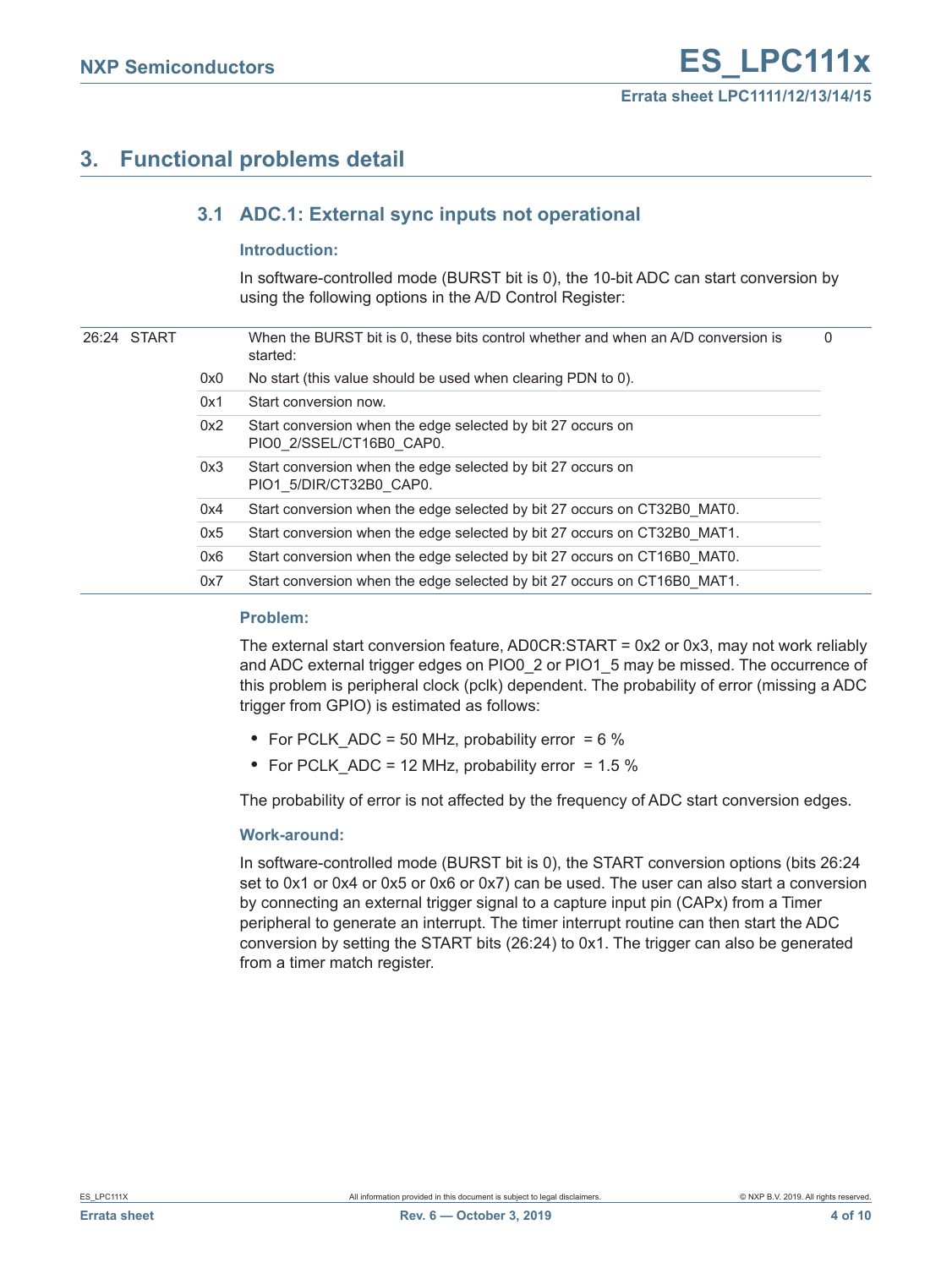## <span id="page-4-0"></span>**3.2 ADC.2: A/D Global Data register should not be used with burst mode or hardware triggering**

#### <span id="page-4-2"></span>**Introduction:**

On the LPC111x, the START field and the BURST bit in the A/D control register specify whether A/D conversions are initiated via software command, in response to some hardware trigger, or continuously in burst ("hardware-scan") mode. Results of the ADC conversions can be read in one of two ways. One is to use the A/D Global Data Register to read all data from the ADC. Another is to use the individual A/D Channel Data Registers.

#### <span id="page-4-3"></span>**Problem:**

If the burst mode is enabled (BURST bit set to '1') or if hardware triggering is specified, the A/D conversion results read from the A/D Global Data register could be incorrect. If conversions are only launched directly by software command (BURST bit = '0' and START = '001'), the results read from the A/D Global Data register will be correct provided the previous result is read prior to launching a new conversion.

#### <span id="page-4-4"></span>**Work-around:**

When using either burst mode or hardware triggering, the individual A/D Channel Data registers should be used instead of the A/D Global Data register to read the A/D conversion results.

## <span id="page-4-1"></span>**3.3 I2C.1: In the slave-transmitter mode, the device set in the monitor mode must write a dummy value of 0xFF into the DAT register**

#### <span id="page-4-5"></span>**Introduction:**

The I2C monitor allows the device to monitor the I2C traffic on the I2C bus in a non-intrusive way.

#### <span id="page-4-6"></span>**Problem:**

In the slave-transmitter mode, the device set in the monitor mode must write a dummy value of 0xFF into the DAT register. If this is not done, the received data from the slave device will be corrupted. To allow the monitor mode to have sufficient time to process the data on the I2C bus, the device may need to have the ability to stretch the I2C clock. Under this condition, the I2C monitor mode is not 100% non-intrusive.

#### <span id="page-4-7"></span>**Work-around:**

When setting the device in monitor mode, enable the ENA\_SCL bit in the MMCTRL register to allow clock stretching.

Software code example to enable the ENA\_SCL bit:

LPC I2C MMCTRL  $| = (1 \le 1);$  //Enable ENA SCL bit

In the I2C ISR routine, for the status code related to the slave-transmitter mode, write the value of 0xFF into the DAT register to prevent data corruption. In order to avoid stretching the SCL clock, the data byte can be saved in a buffer and processed in the Main loop. This ensures the SI flag is cleared as fast as possible.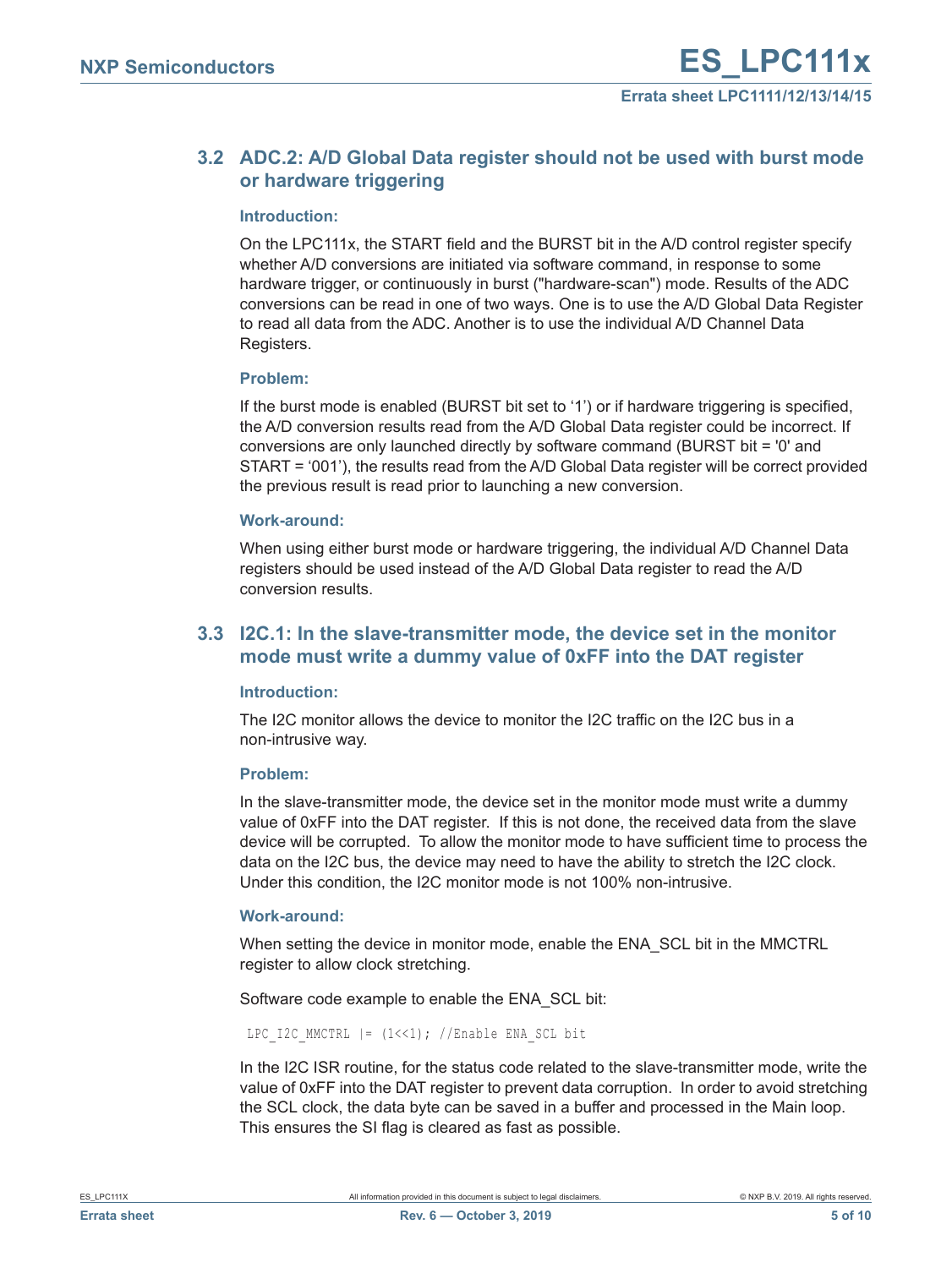Software code example for the slave-transmitter mode:

```
 case 0xA8: // Own SLA + R has been received, ACK returned 
case 0xB0:
case 0xB8: // data byte in DAT transmitted, ACK received
case 0xC0: // (last) data byte transmitted, NACK received
case 0xC8: // last data byte in DAT transmitted, ACK received
   DataByte = LPC_I2C->DATA_BUFFER;//Save data. Data can be process in Main loop
   LPC I2C->DAT = 0xFF; // Pretend to shift out 0xFF
   LPC I2C->CONCLR = 0x08; // clear flag SI
break;
```
### <span id="page-5-1"></span>**3.4 VDD.1: The minimum voltage of the power supply ramp must be 200 mV or below1**

#### <span id="page-5-2"></span>**Introduction:**

The datasheet specifies that the power supply (on the  $V_{DD}$  pin) must ramp-up from a minimum voltage of 400 mV or below with a ramp-up time of 500 ms or faster. Also, the minimum time the power supply (on the  $V_{DD}$  pin) needs to be below 400 mV or below before ramping up is 12 us.

#### <span id="page-5-3"></span>**Problem:**

The device might not always start-up if the power supply (on the  $V_{DD}$  pin) does not reach 200 mV. The minimum voltage of the power supply ramp (on the  $V_{DD}$  pin) must be 200 mV or below with ramp-up time of 500 ms or faster.

#### <span id="page-5-4"></span>**Work-around:**

None.

### <span id="page-5-0"></span>**3.5 ROM.1: On the LPC111XL series, the ROM inadvertently reports IAP busy status for IAP erase and program operations**

#### <span id="page-5-5"></span>**Introduction:**

On the LPC111XL series, In-Application Programming (IAP) calls are available to perform erase and write operation on the on-chip flash memory, as directed by the end-user application code. IAP status codes are available for the IAP calls.

#### <span id="page-5-6"></span>**Problem:**

For IAP erase (sector and page) calls and IAP copy RAM to flash API calls, the ROM inadvertently reports that the flash programming hardware interface is busy (IAP status code 11). This issue affects the LPC1100 XL series devices (8 kB (LPC1111), 16 kB (LPC1112), 24 kB (LPC1113), 32 kB (LPC1114/203/303), 48 kB (LPC1114/323), 56 kB (LPC1114/333), 64 kB (LPC1115)).

<sup>1.</sup> This errata does not apply to the LPC1100XL series (LPC111x/103/203/303/323/333).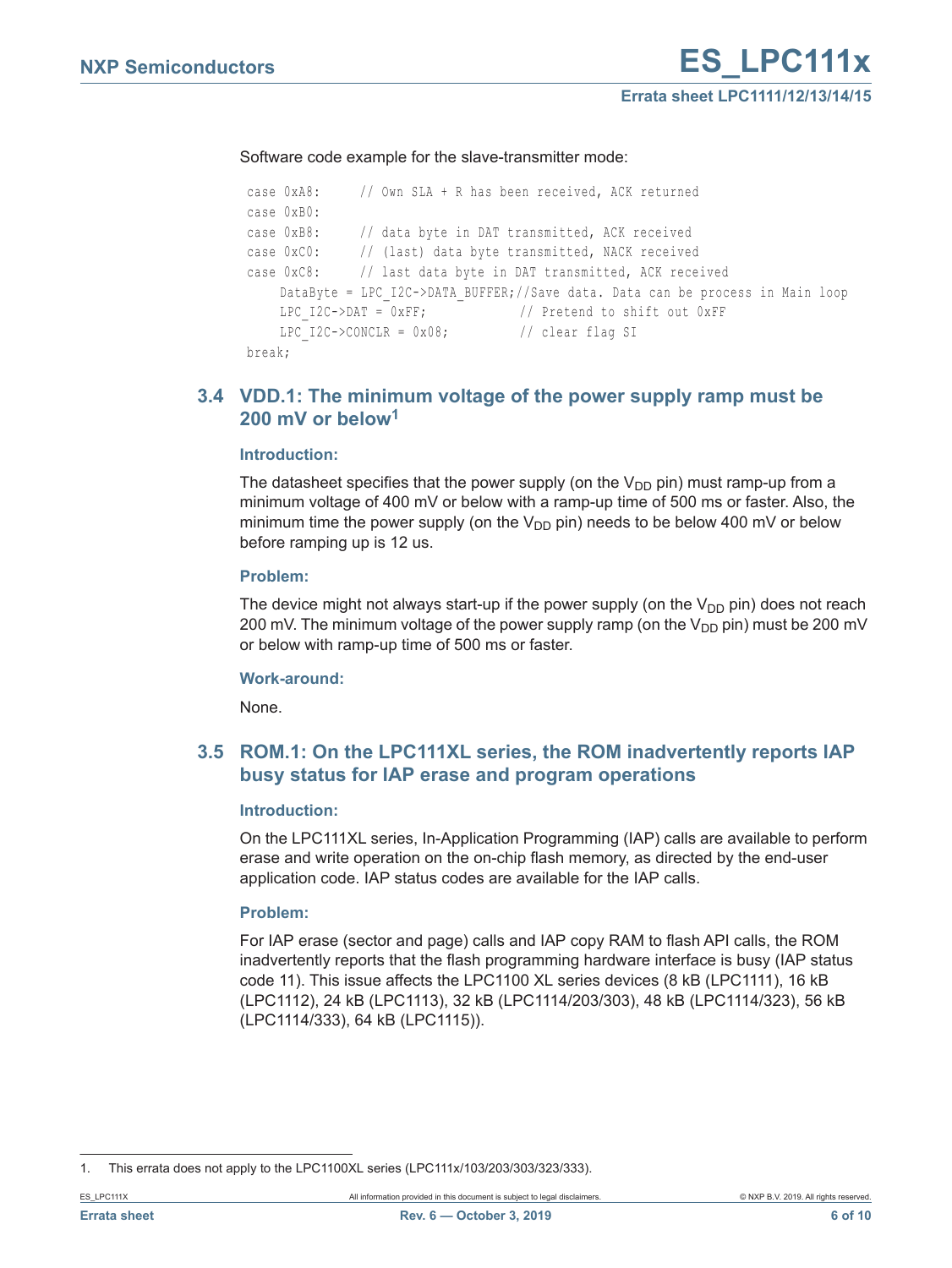#### <span id="page-6-1"></span>**Work-around:**

The following software workaround can be implemented in the user application code. The example below is for IAP erase operations and utilizes the interrupt status register of the flash IP to ensure that the IAP erase operation is completed successfully:

```
/* flash controller INT STATUS register address for the workaround */ #define INT_STATUS ((volatile unsigned *)(0x4003CFE0))
#define END_OF_BURN (1<<1)
#define END_OF_ERASE (1<<0)
  IAP.cmd = IAP_ERASE_PAGE; // Erase Page
  IAP.path[i] = n; // Start page
  IAP.par[1] = n; // End page
  IAP.par[2] = SystemCoreClock / 1000; // CCLK in kHz
  IAP Call (&IAP.cmd, &IAP.stat); // Call IAP Command
  if (IAP.stat == ERR_ISP_BUSY)
  {
       while ((*INT_STATUS & (END_OF_BURN | END_OF_ERASE)) == 0); // If it returns
       BUSY, wait until program/erase is done.
       IAP.stat = 0}
  return (IAP.stat);
```
## <span id="page-6-2"></span>**4. AC/DC deviations detail**

No known errata.

## <span id="page-6-3"></span><span id="page-6-0"></span>**5. Errata notes**

### **5.1 Note.1**

The General Purpose I/O (GPIO) pins have configurable pull-up/pull-down resistors where the pins are pulled up to the  $V_{DD}$  level by default. During power-up, an unexpected glitch (low pulse) could occur on the port pins as the  $V_{DD}$  supply ramps up.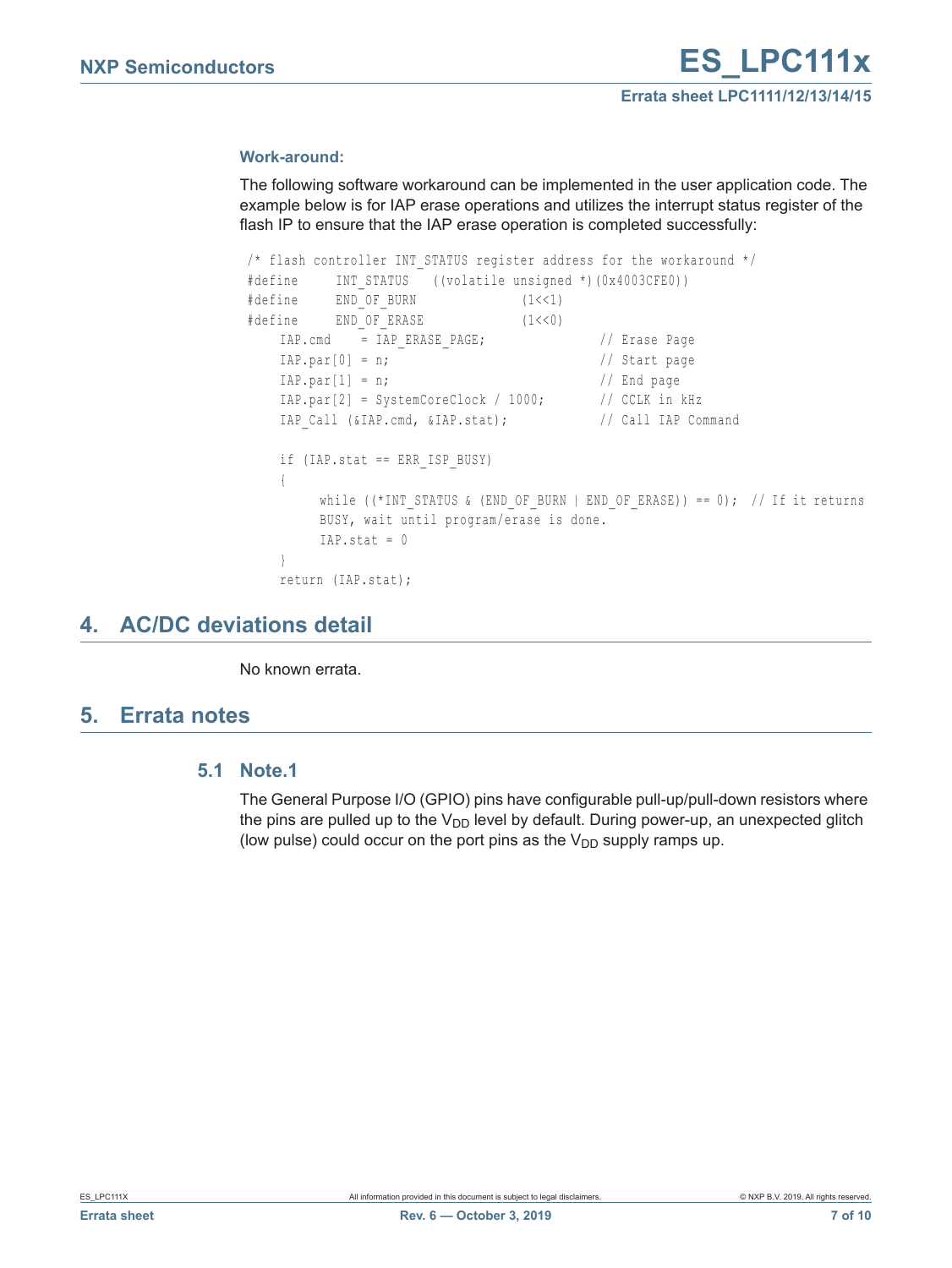### **Errata sheet LPC1111/12/13/14/15**

## <span id="page-7-0"></span>**6. Legal information**

### <span id="page-7-1"></span>**6.1 Definitions**

**Draft —** The document is a draft version only. The content is still under internal review and subject to formal approval, which may result in modifications or additions. NXP Semiconductors does not give any representations or warranties as to the accuracy or completeness of information included herein and shall have no liability for the consequences of use of such information.

## <span id="page-7-2"></span>**6.2 Disclaimers**

**Limited warranty and liability —** Information in this document is believed to be accurate and reliable. However, NXP Semiconductors does not give any representations or warranties, expressed or implied, as to the accuracy or completeness of such information and shall have no liability for the consequences of use of such information. NXP Semiconductors takes no responsibility for the content in this document if provided by an information source outside of NXP Semiconductors.

In no event shall NXP Semiconductors be liable for any indirect, incidental, punitive, special or consequential damages (including - without limitation - lost profits, lost savings, business interruption, costs related to the removal or replacement of any products or rework charges) whether or not such damages are based on tort (including negligence), warranty, breach of contract or any other legal theory.

Notwithstanding any damages that customer might incur for any reason whatsoever, NXP Semiconductors' aggregate and cumulative liability towards customer for the products described herein shall be limited in accordance with the *Terms and conditions of commercial sale* of NXP Semiconductors.

**Right to make changes — NXP Semiconductors reserves the right to make** changes to information published in this document, including without limitation specifications and product descriptions, at any time and without notice. This document supersedes and replaces all information supplied prior to the publication hereof.

**Suitability for use —** NXP Semiconductors products are not designed, authorized or warranted to be suitable for use in life support, life-critical or safety-critical systems or equipment, nor in applications where failure or

malfunction of an NXP Semiconductors product can reasonably be expected to result in personal injury, death or severe property or environmental damage. NXP Semiconductors and its suppliers accept no liability for inclusion and/or use of NXP Semiconductors products in such equipment or applications and therefore such inclusion and/or use is at the customer's own risk.

**Applications —** Applications that are described herein for any of these products are for illustrative purposes only. NXP Semiconductors makes no representation or warranty that such applications will be suitable for the specified use without further testing or modification.

Customers are responsible for the design and operation of their applications and products using NXP Semiconductors products, and NXP Semiconductors accepts no liability for any assistance with applications or customer product design. It is customer's sole responsibility to determine whether the NXP Semiconductors product is suitable and fit for the customer's applications and products planned, as well as for the planned application and use of customer's third party customer(s). Customers should provide appropriate design and operating safeguards to minimize the risks associated with their applications and products.

NXP Semiconductors does not accept any liability related to any default, damage, costs or problem which is based on any weakness or default in the customer's applications or products, or the application or use by customer's third party customer(s). Customer is responsible for doing all necessary testing for the customer's applications and products using NXP Semiconductors products in order to avoid a default of the applications and the products or of the application or use by customer's third party customer(s). NXP does not accept any liability in this respect.

**Export control —** This document as well as the item(s) described herein may be subject to export control regulations. Export might require a prior authorization from competent authorities.

## <span id="page-7-3"></span>**6.3 Trademarks**

Notice: All referenced brands, product names, service names and trademarks are the property of their respective owners.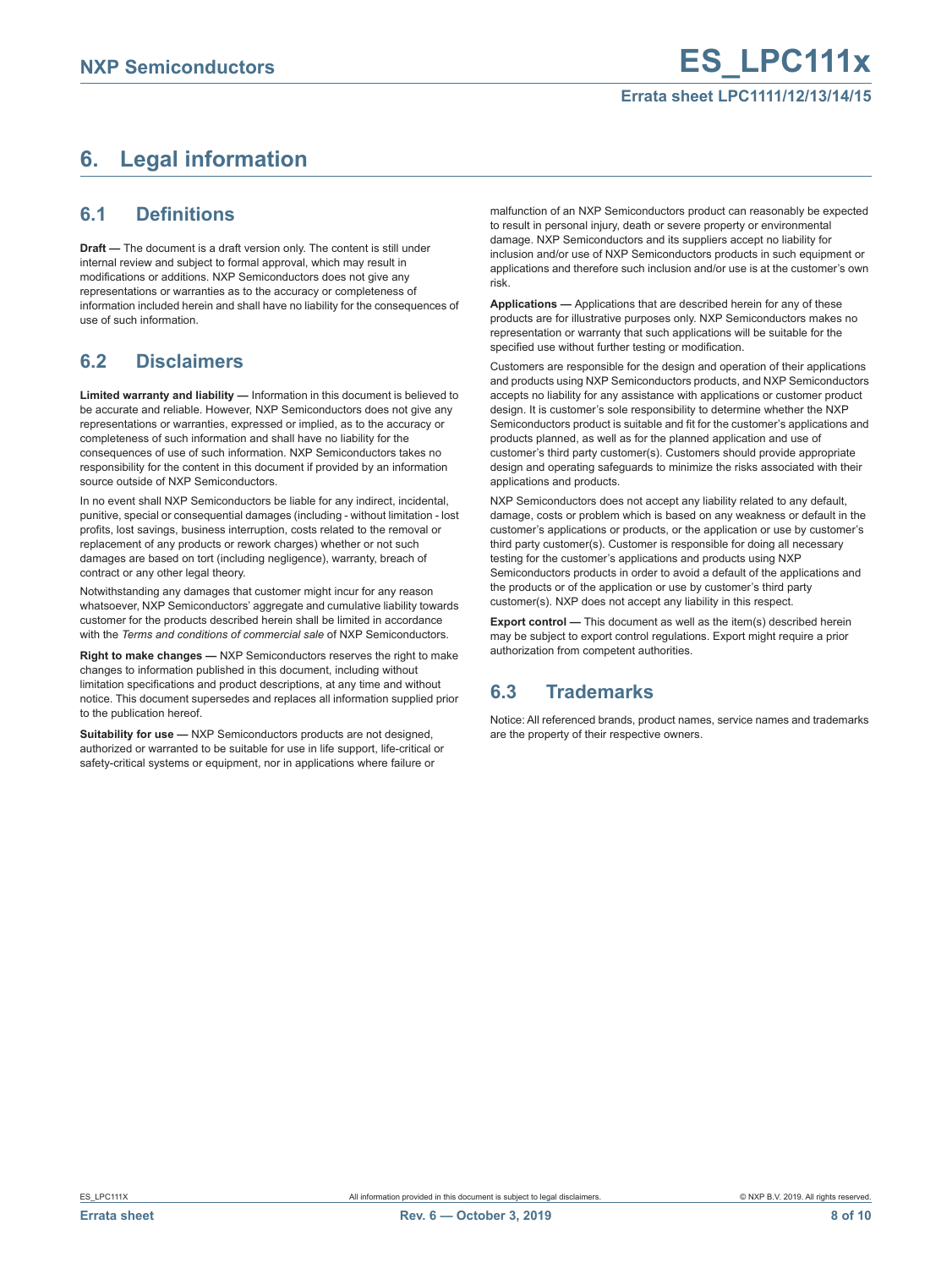## **Errata sheet LPC1111/12/13/14/15**

## <span id="page-8-0"></span>**7. Contents**

| 1                       | Product identification  3                                                                               |
|-------------------------|---------------------------------------------------------------------------------------------------------|
| $\overline{\mathbf{2}}$ | Errata overview  3                                                                                      |
| 3                       | Functional problems detail 4                                                                            |
| 3.1                     | ADC.1: External sync inputs not operational 4                                                           |
|                         | Introduction: $\ldots \ldots \ldots \ldots \ldots \ldots \ldots$                                        |
|                         |                                                                                                         |
|                         | Work-around: $\ldots \ldots \ldots \ldots \ldots \ldots \ldots$                                         |
| 3.2                     | ADC.2: A/D Global Data register should not be                                                           |
|                         | used with burst mode or hardware triggering 5                                                           |
|                         |                                                                                                         |
|                         | Work-around: 5                                                                                          |
| 3.3                     | I2C.1: In the slave-transmitter mode, the device                                                        |
|                         | set in the monitor mode must write a dummy value                                                        |
|                         | of 0xFF into the DAT register 5                                                                         |
|                         | Introduction: $\ldots \ldots \ldots \ldots \ldots \ldots \ldots \ldots 5$                               |
|                         |                                                                                                         |
|                         |                                                                                                         |
| 3.4                     | VDD.1: The minimum voltage of the power supply<br>ramp must be 200 mV or below $\ldots \ldots \ldots$ 6 |
|                         | $Introduction: 6$                                                                                       |
|                         |                                                                                                         |
|                         |                                                                                                         |
| 3.5                     | ROM.1: On the LPC111XL series, the ROM                                                                  |
|                         | inadvertently reports IAP busy status for IAP                                                           |
|                         | erase and program operations $\ldots \ldots \ldots$ 6                                                   |
|                         |                                                                                                         |
|                         | Problem:                                                                                                |
|                         |                                                                                                         |
| 4                       | AC/DC deviations detail  7                                                                              |
| 5                       | 7                                                                                                       |
| 5.1                     | 7                                                                                                       |
| 6                       | 8                                                                                                       |
| 6.1<br>6.2              | Definitions<br>8                                                                                        |
| 6.3                     | $Disclaimers \ldots \ldots \ldots \ldots \ldots \ldots \ldots$<br>8<br>Trademarks<br>8                  |
| 7                       |                                                                                                         |
|                         |                                                                                                         |

Please be aware that important notices concerning this document and the product(s) described herein, have been included in section 'Legal information'.

#### **© NXP B.V. 2019. All rights reserved.**

For more information, please visit: http://www.nxp.com For sales office addresses, please send an email to: salesaddresses@nxp.com

**Date of release: 10 Document identifier: ES\_LPC111X**